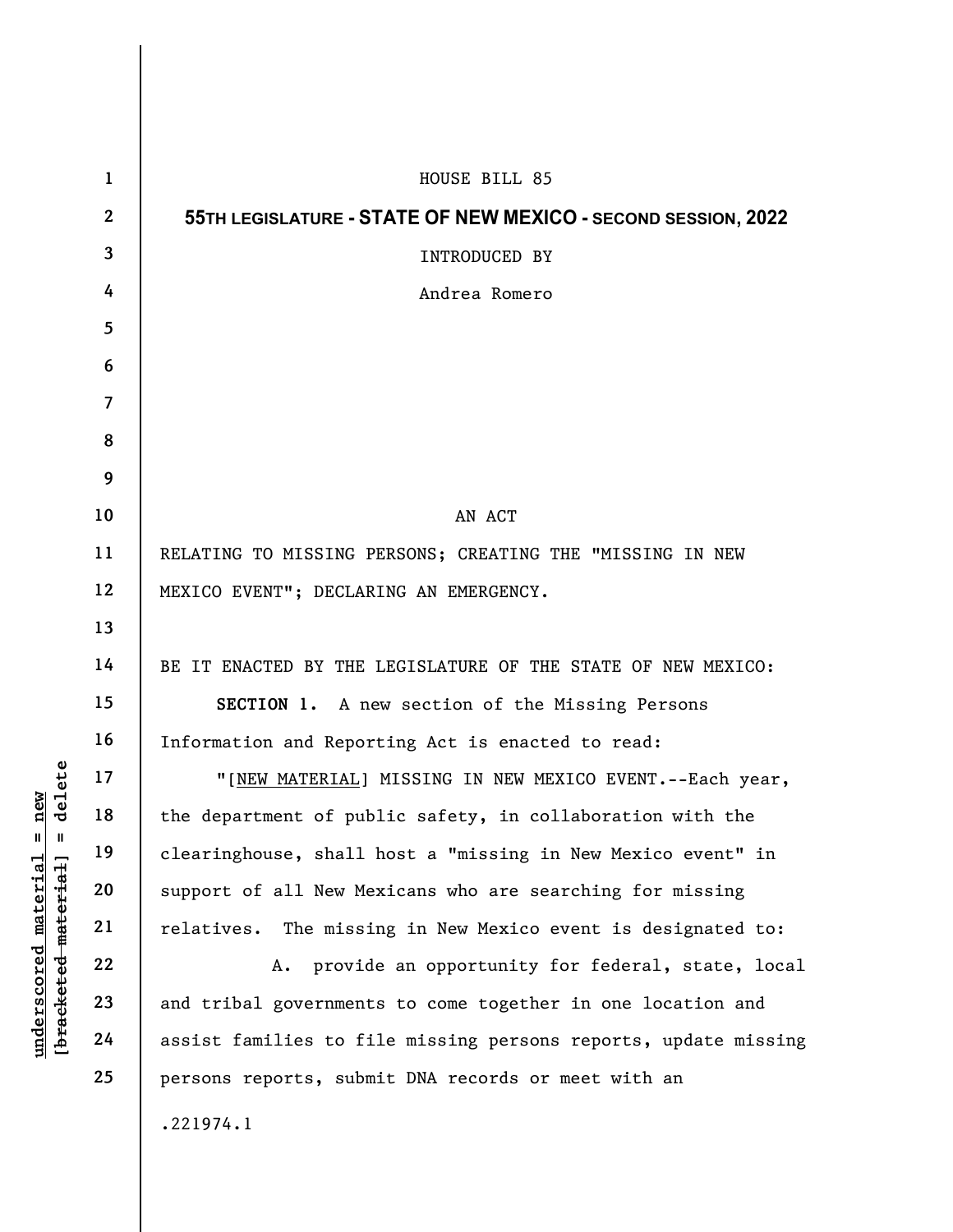1 investigator;

2

3

4

5

6

7

8

9

10

11

12

13

14

15

16

17

18

19

20

21

22

23

24

25

B. provide a network for New Mexicans with missing relatives to heal, access support services and access media outlets to distribute information about missing relatives to the general public; and

C. encourage the department of public safety, local law enforcement agencies, the office of the attorney general, the office of the state medical investigator, the Indian affairs department, the department of health and the behavioral health services and income support divisions of the human services department to come together to provide support and services for New Mexican families with missing relatives."

SECTION 2. Section 29-15-3 NMSA 1978 (being Laws 1995, Chapter 146, Section 3, as amended) is amended to read:

"29-15-3. MISSING PERSONS INFORMATION CLEARINGHOUSE-- FUNCTION.--

under 17<br>
and 18<br>
is established in the<br>
department of public<br>
department of public<br>
administration of the<br>
safety may adopt rule<br>
safety may adopt rule<br>
22<br>
Missing Persons Infor<br>
23<br>
Prescribed in Subsect<br>
24<br>
B. The cl A. The "missing persons information clearinghouse" is established in the department of public safety. The department of public safety shall provide for the administration of the clearinghouse. The department of public safety may adopt rules to carry out the provisions of the Missing Persons Information and Reporting Act in the manner prescribed in Subsection E of Section 9-1-5 NMSA 1978.

B. The clearinghouse is a central repository of information on missing persons and shall be used by all law .221974.1  $- 2 -$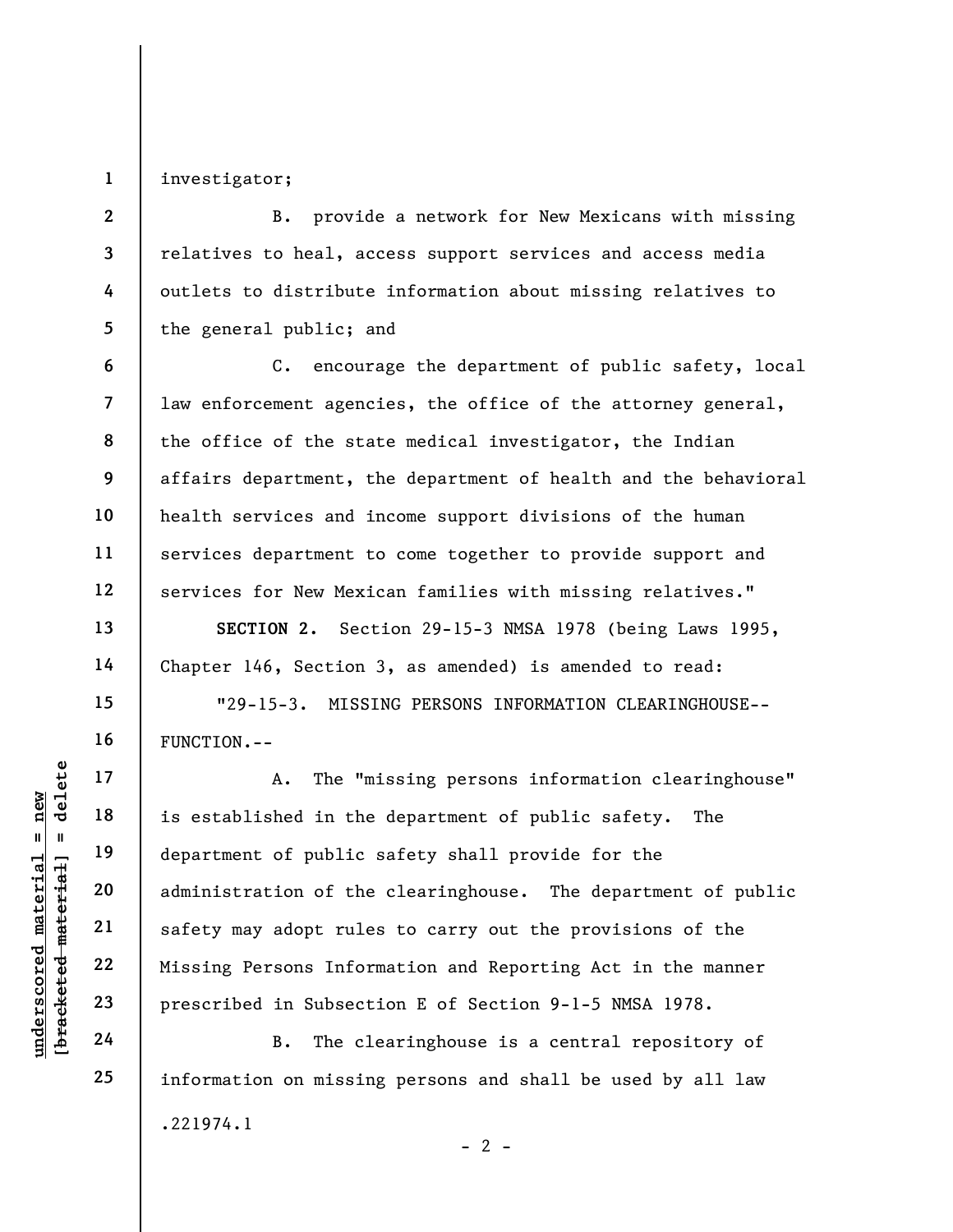under 17<br>
and families department<br>
and families department<br>
explains how to preve<br>
explains how to preve<br>
explains how to preve<br>
child becomes missing<br>
21<br>
22<br>
incidence of missing<br>
23<br>
24<br>
to law enforcement age 1 2 3 4 5 6 7 8 9 10 11 12 13 14 15 16 17 18 19 20 21 22 23 24 25 enforcement agencies, including tribal agencies, in this state. C. The clearinghouse shall: (1) establish a system of intrastate communication of information relating to missing persons; (2) provide a centralized file for the exchange of information on missing persons and unidentified human remains within the state; (3) communicate with the national crime information center for the exchange of information on missing persons suspected of interstate travel; (4) collect, process, maintain and disseminate accurate and complete information on missing persons; (5) provide a statewide toll-free telephone line for the reporting of missing persons and for receiving information on missing persons; (6) disseminate to custodians, law enforcement agencies, the public education department, the children, youth and families department and the general public information that explains how to prevent child abduction and what to do if a child becomes missing; (7) compile statistics relating to the incidence of missing persons within the state; (8) provide training and technical assistance to law enforcement agencies and social services agencies pertaining to missing persons; [and] .221974.1  $-3 -$